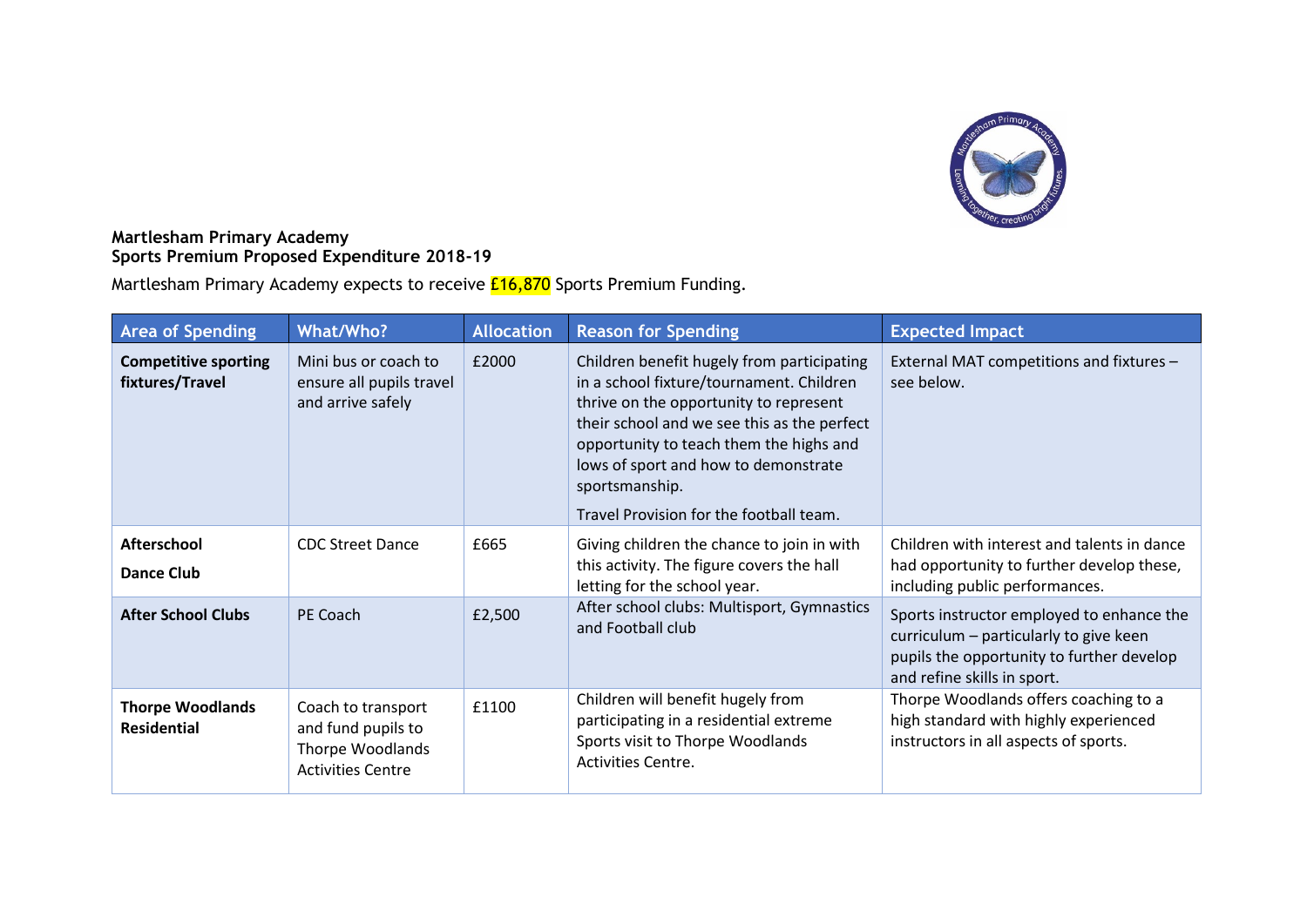|                                                      |                                                                                   |        |                                                                                                                                                                                                                                                                                                                                                                                                 | A significant first-hand experience which<br>helped pupils to develop their confidence,<br>sportsmanship and self-worth. All pupils<br>who went spoke of how they valued the<br>experience. |
|------------------------------------------------------|-----------------------------------------------------------------------------------|--------|-------------------------------------------------------------------------------------------------------------------------------------------------------------------------------------------------------------------------------------------------------------------------------------------------------------------------------------------------------------------------------------------------|---------------------------------------------------------------------------------------------------------------------------------------------------------------------------------------------|
| <b>Football Kit</b>                                  | Sports Kit                                                                        | £500   | Purchasing school kit for players to wear<br>to games and fixtures encourages children<br>to feel proud of representing Martlesham<br>and proud of what they have achieved.<br>It highlights the need to work as a team in<br>some competitive sports<br>The kits will raise the profile of the school.                                                                                         | Kits purchased to represent the school.<br>Children have a sense of being part of a<br>team.                                                                                                |
| <b>Sports Kit</b>                                    | <b>Equipment for lessons</b><br>Equipment for clubs<br>Equipment for<br>lunchtime | £500   | New equipment will encourage children to<br>take ownership of property. Providing new<br>equipment will allow Martlesham to offer<br>a wider range of sports across the school,<br>thus increasing the number of children<br>participating in sport and a healthy active<br>lifestyle.<br>To ensure broken and inappropriate<br>resources are replaced which in turn will<br>prevent accidents. | Football posts?<br>Incidents reduced at lunchtime?<br>PE mats?                                                                                                                              |
| <b>Promotion of healthy</b><br>school and lunchtimes | <b>Employment of Trust</b><br>appointed "REAch<br>Eat" healthy schools<br>advisor | £1,500 | To encourage healthy eating and lifestyles,<br>including QA and audit to ensure high<br>quality healthy lunchtimes.                                                                                                                                                                                                                                                                             | 12.5% increase in uptake on school meals.                                                                                                                                                   |
| <b>Daily Mile</b>                                    | Footstars                                                                         | £800   | To encourage health and daily exercise<br>(setting personal targets and beating<br>them)                                                                                                                                                                                                                                                                                                        | High levels of participation and<br>enthusiasm, including quantitative<br>improvements.                                                                                                     |
| Maintenance,<br>development, upkeep                  | Train 2 additional staff<br>in Forest School. Site                                | £9000  | To deliver exceptional opportunities for<br>learning support and involve all children,                                                                                                                                                                                                                                                                                                          | Observations and monitoring of pupil<br>participation show:                                                                                                                                 |